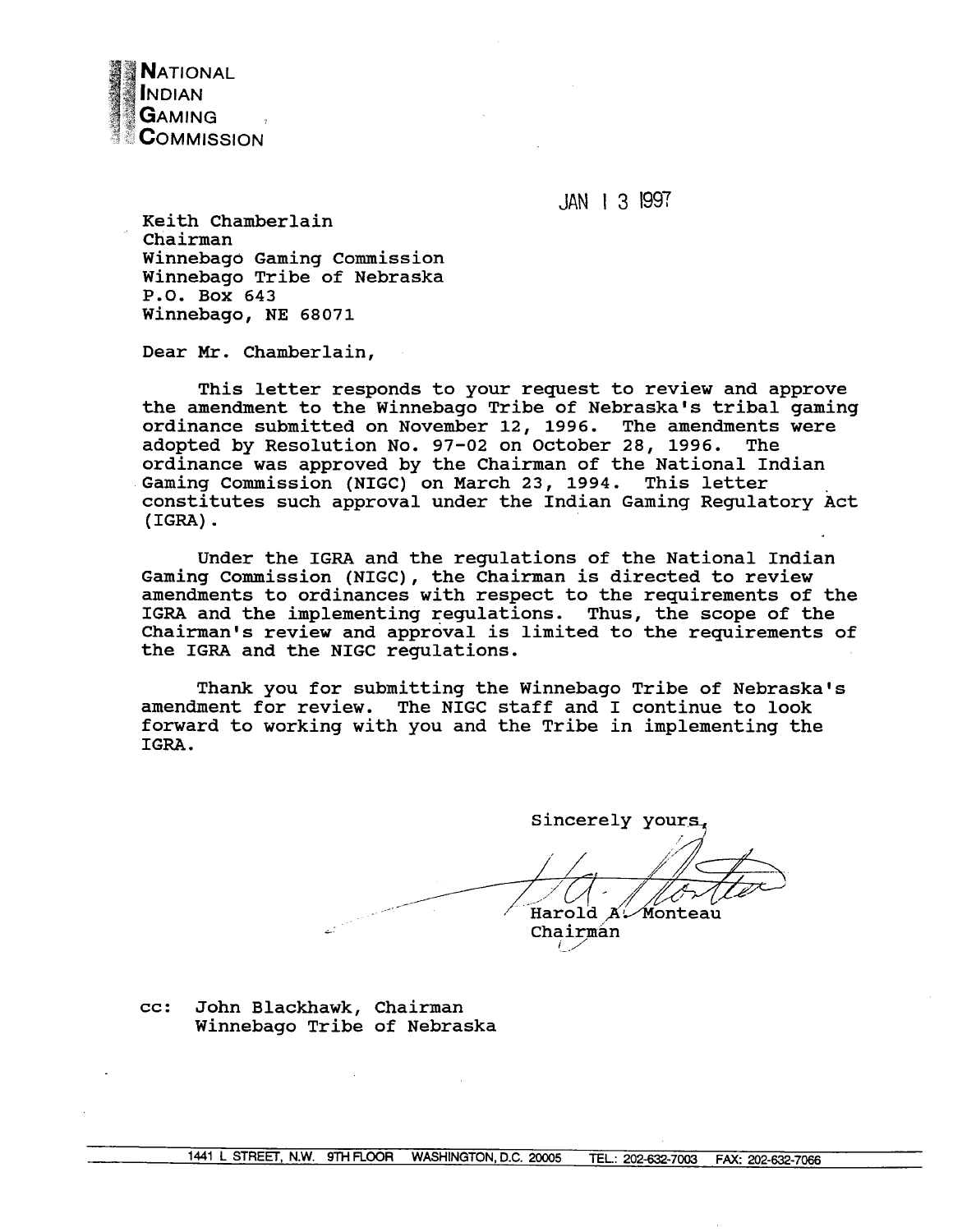**RESOLUTION NOV 1 2 ISOS** 

# **of the WINNEBAGO TRIBE OF NEBRASKA**

**Resolution # <sup>9</sup> 7-02**

**96 1j~: .9 P~i :~**

**<sup>S</sup> ) p**

#### **Title 9, Article 4, BINGO**

**WHEREAS, The~Wi~ebago Tribe of Nebraska is <sup>a</sup> federally recognized Indian Tribe organized pursuant to Section <sup>16</sup> of the Act of June 18, 1934, (48 Stat. 984) (25 USC 476) as amended by the Act of June 15, 1935 (49 Stat. 378), and**

**WHEREAS, pursuant to Article IV, Section 1(q) of the Tribal Constitution and the tribes inherent powers of self-government, the Tribal Council has the power to, inter alia, promulgate and enforce statutes governing the conduct of persons located within or passing through the reservation and providing for the maintenance of law and order and the administration of justice, and**

**WHEREAS, the Winnebago Tribe of Nebraska on August 5, <sup>1986</sup> adopted the Bingo and Lottery Ordinance of 1986 as the law governing the regulation of gaming activity on the Winnebago reservation, and**

**WHEREAS, the Winnebago Tribe now desires to amend or invalidate certain provisions of this ordinance,**

**NOW 1IIEREFORE BE IT RESOLVED, that the Winnebago Tribe of Nebraska does by resolution adopt the attached statute, Title 9, Article 4, entitled Bingo.**

**BE IT FURTHER RESOLVED, that this statute supercedes all prior statutes regarding the regulation of Bingo and shall become effective on tribal council approval.**

#### **CERTIFICATION**

**We, the undersigned officers of the Winnebago Tribal Council certify on the** 28 day of October 1996, at a meeting duly convened, the Winnebago Tribal Council voted to adopt the above resolution by a **vote of <sup>7</sup> for, 0 against, with 0 abstentions.**

**Dated this 28 day of October , 1996.**

**CHA TRIRA RA** ا ∩′ 8 M A

**SECRETARY** 

WINNEBAGO TRIBAL COUNCIL

**RECEIVED:**

**SUPERINTENDENT, Winnebago Agency.**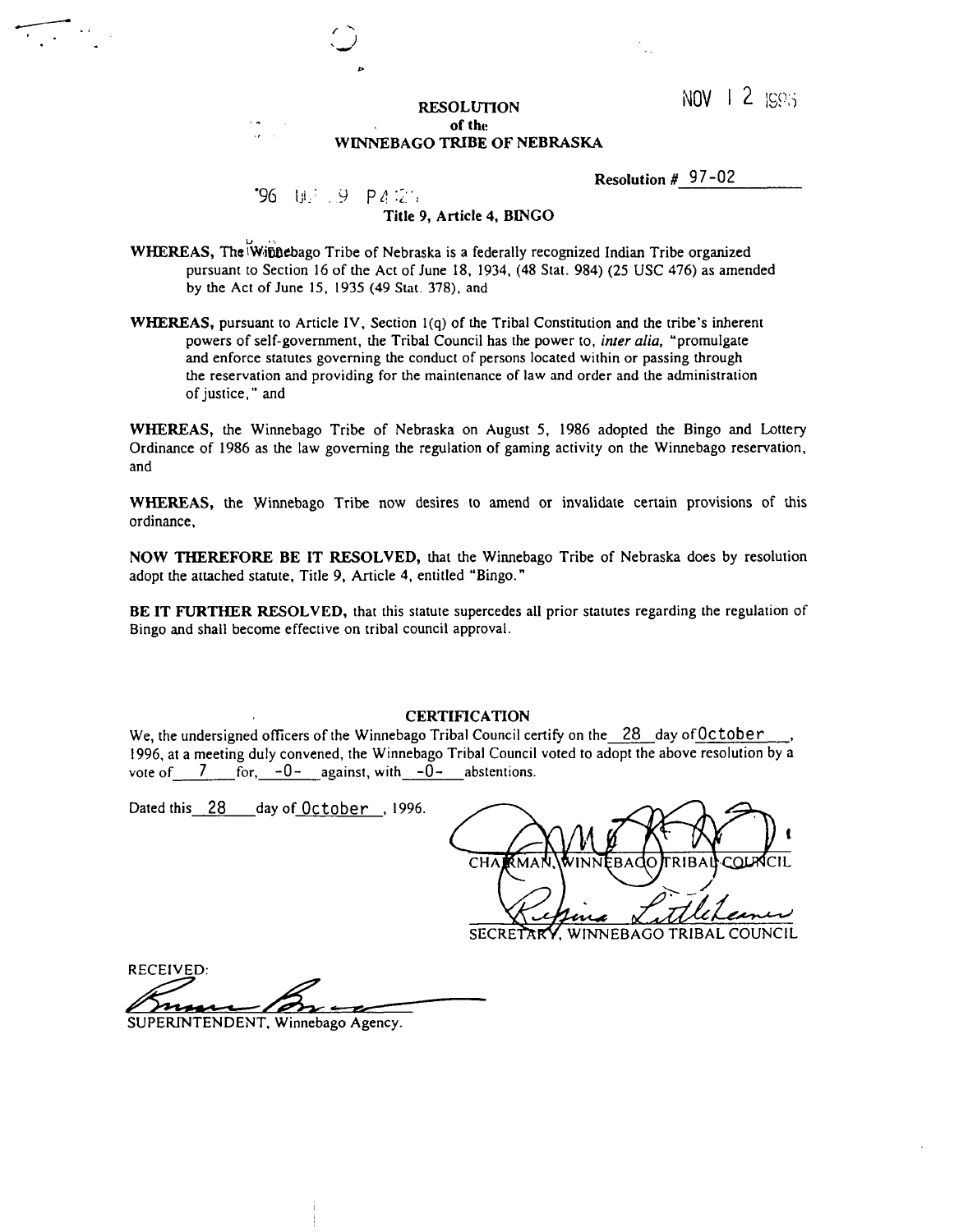**NOV** *\* **2** *i***995** 

# **TITLE 9 GAMING (Redesignated 29 October 1996)**

## **ARTICLE 4 BINGO**

|  | 9-401 Citation.                 | 9–416 Advertisement.          |
|--|---------------------------------|-------------------------------|
|  | 9-402 Gaming regulated.         | 9-417 Sale of supplies and    |
|  | 9-403 Games authorized.         | Refreshments.                 |
|  | 9-404 General principles.       | 9-418 Accounting.             |
|  | 9-405 Conduct.                  | 9-419 Methods of play.        |
|  | 9-406 Method of payment.        | 9-420 Bingo caller.           |
|  | 9-407 Equipment and supplies.   | 9-421 Charity night.          |
|  | 9-408 Use of profits.           | 9-422 Penalties.              |
|  | 9-409 Limitation of prizes.     | 9-423 Reports and procedures. |
|  | 9-410 Pricing.                  | 9-424 Bingo account.          |
|  | 9-411 Management and operation. | 9-425 Record availability.    |
|  | 9-412 Age limitation.           | 9-426 Prize reserve account.  |
|  | 9-413 Permitted expenses.       | 9-427 Allocation of charity   |
|  | 9-414 Alcohol and drugs.        | Night funds.                  |
|  |                                 |                               |

**9-415 Winners and prizes. 9-428 Amendments.**

**9-401 Citation. This article shall be known as the Winnebago Tribe of Nebraska Bingo Act. All applicable articles of Title 9, the amended and restated gaming code of the Winnebago Tribe of Nebraska shall be incorporated into this article.**

**9-402 Gaming regulated. All Class H gaming, as defined by IRGA, 25 USC, Section 2703(7), conducted on the reservation shall be conducted only in licensed gaming operations by licensees. The commission shall monitor all such activities for compliance with this Title and the rules promulgated hereunder, where applicable. (TCR 94-37, 97-02)**

**9-403 Games authorized. Only those games that are defined by IRGA <sup>25</sup> USC Section 2703(7), shall be authorized and shall, collectively, constitute Class II gaming for purposes of this Title. (TCR 94-37, 97-02)**

**9-404 General principles. The Winnebago Tribe of Nebraska as a federally recognized Indian tribe and exercising its authority as a sovereign governmental entity establishes this statute to permit and regulate the conduct and operation of Bingo on the Winnebago reservation as follows:**

 $\mathbf{I}$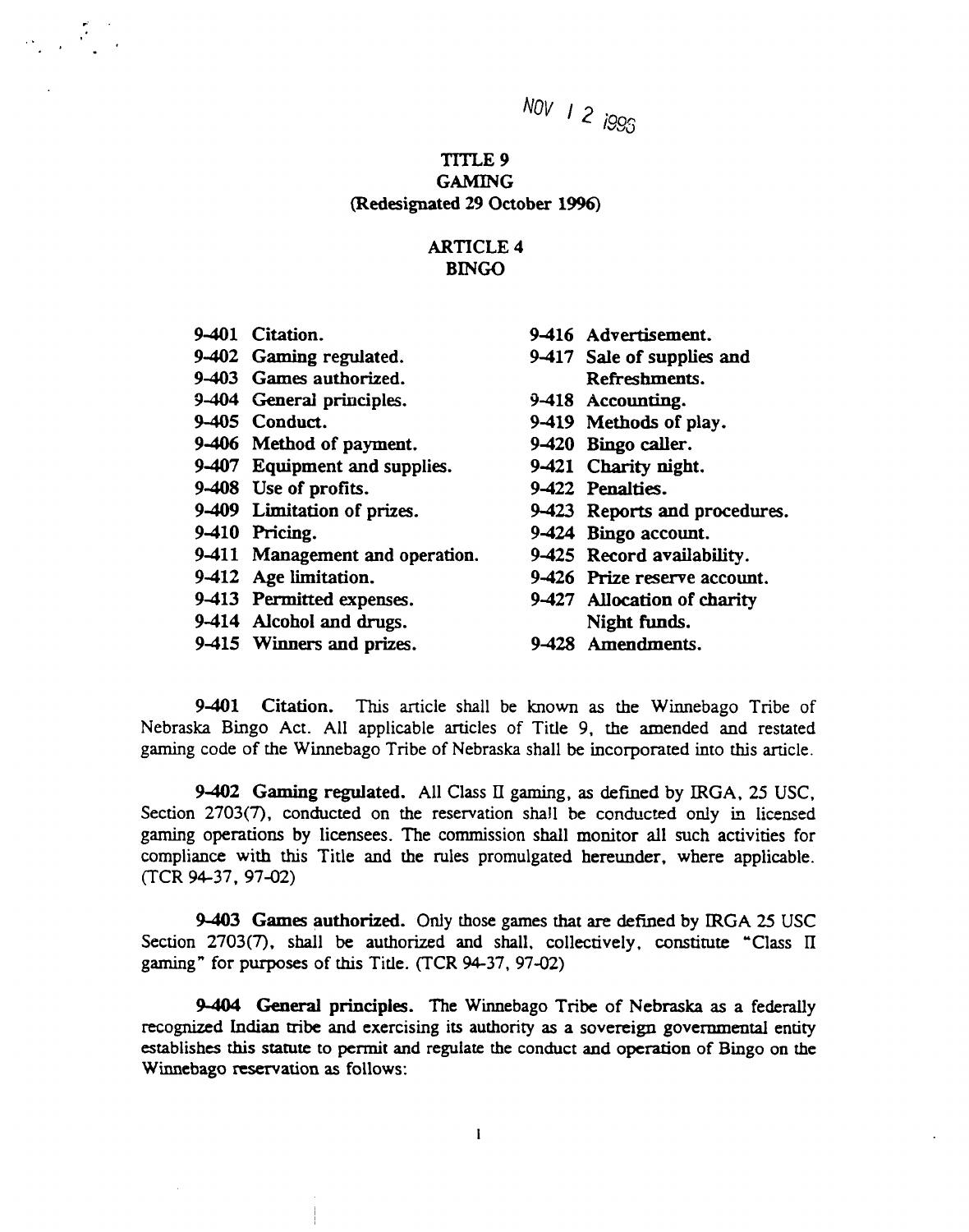- **1. All Bingo operations shall be conducted exclusively on tribal property.**
- **2. All Bingo operations shall be conducted exclusively by the Winnebago Tribe of Nebraska and regulated by the gaming commission.**
- **3. All profits from the conduct of the bingo operation shall be used exclusively for tribal purposes such as those that perpetuate tribal affairs, promote the**  $t$ ribe's social, educational and economic development, lessen the burdens of **tribal government or support, augment and supplement those services which the tribal government would normally render to the people.**
- **4. All bingo operations shall be conducted in accordance with the regulations as set forth in Title 9. (TCR 94-37, 97-02)**

# **9-405 Conduct.**

 $\mathcal{L}_{\text{max}} = \frac{1}{2} \sum_{i=1}^{2} \mathcal{L}_{\text{max}}$ 

- **1. The Tribal Council of the Winnebago Tribe of Nebraska is hereby authorized to conduct and cause to be operated bingo games within the jurisdiction and ownership of the Winnebago Tribe of Nebraska.**
- **2. Bingo may be conducted each and every day of the week and under the direction of the Tribal Council.**
- **3. The sale of alcoholic beverages shall not be allowed during the times of bingo sessions except for special events, provided applicable state and federal licensing requirements are followed and current.**
- **4. Games of bingo may be conducted at locations designated and approved by the Tribal Council.**
- **5. No person under the age of eighteen (18) shall be allowed to play bingo.**
- **6. Bingo for fund raising may not be conducted by any organization or person(s), Indian or non-Indian without the specific written authorization from the Tribal Council and licensure by the Gaming Commission.**
- **7. No member of the Tribal Council, gaming Commission or employee may enter into any contract, agreement or arrangement with any supplier, distributor or any other person which may result in the sharing of profits between the individual or third person from the use, sale or rental of equipment, merchandise or supplies connected to the operation of bingo.**
- **8. Purchase of bingo sheets andlor packages shall entitle each player to sufficient space and room in which to play.**
- **9. The maximum capacity limit in the bingo facility shall be established with the consultation of insurance and other appropriate officials. (TCR 94-37, 97-02)**

**9-406 Method of payment. The Winnebago Tribe of Nebraska shall only accept cash as payment for any bingo sheet, package of bingo sheets, cards, concession items, or other bingo related operations, except for those person who have been granted check writing privileges in accordance with established policy. (TCR 94-37, 97-02)**

#### **9-407 Equipment and supplies.**

**1. The Tribal Council shall authorize the appropriate management of the bingo operation to purchase the necessary bingo supplies, bingo equipment and other bingo related items required to operate the games.**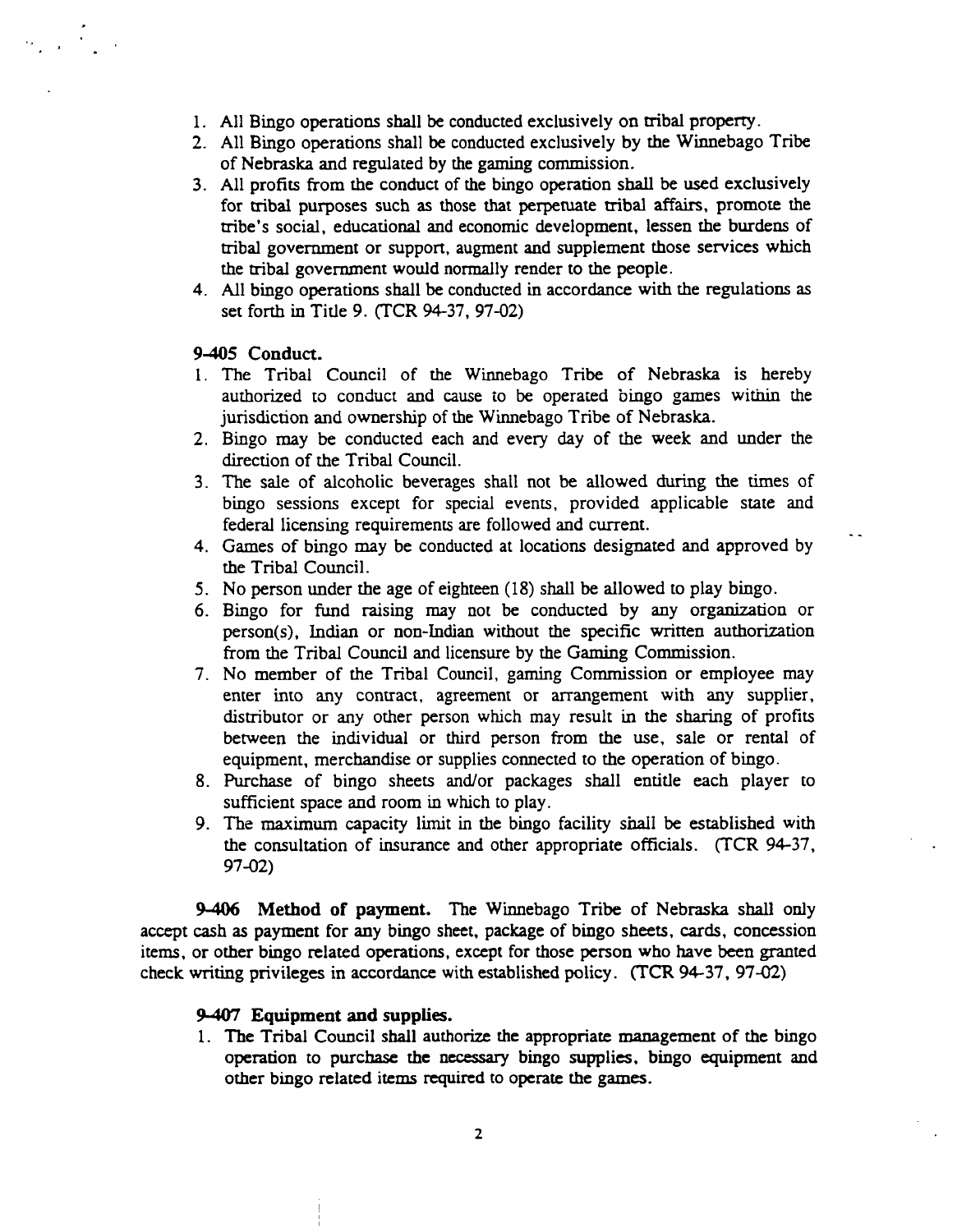**2. All suppliers of bingo sheets, bingo packages, bingo equipment or other bingo related items shall be licensed by the Gaining Commission as outlined in Tide <sup>9</sup> of the Amended and Restated Tribal Gaming Code and applicable regulations.**

 $\mathcal{L}_{\text{max}} = \mathcal{L}_{\text{max}}$ 

- **3. All bingo supplies, equipment and other related items shall be the exclusive property of the Winnebago Tribe of Nebraska.**
- **4. All bingo supplies, equipment and bingo related items shall be secured and accounted for in <sup>a</sup> manner to prevent possible tampering, alterations or adjustments of any kind.**
- **5. All bingo equipment and bingo related items shall be maintained in good repair and sound condition. (TCR 94-37, 97-02)**

**9-408 Use of profits. The profits from any tribal bingo operation may be used for any purposes as set forth in section 9-404 of this article. (TCR 94-37, 97-02)**

**9-409 Limitation of prizes. There shall be no limit to the size of prize or prizes which may be awarded to the winner or winners of the bingo games at any session. If <sup>a</sup> prize of merchandise is awarded in any bingo game, its value shall be at the current retail price. No merchandise prize shall be redeemable directly or indirectly as cash. (TCR 94-37, 97-02)**

**9-410 Pricing. All bingo sheets and bingo packages shall be purchased at <sup>a</sup> uniform price with such prices posted as to be conspicuous to the public on the premises where <sup>a</sup> bingo session is being held. The price of the bingo sheets and bingo packages may differ for different or special games and the price of bingo sheets and bingo packages used in the same game may differ if the higher priced bingo sheets and bingo packages carry <sup>a</sup> prize of greater value if declared the winner. (TCR 94-37, 97- 02)**

**9-411 Management and operation. The Tribal Council shall designate or assign the operation of bingo to an individual provided all licensing requirements are met as outlined in Title 9 of the Gaming Code. (TCR 94-37, 97-02)**

**9-412 Age limitation. No person under the age of eighteen (18) shall be permitted to play bingo at <sup>a</sup> bingo session owned and operated by the Winnebago Tribe of Nebraska. No person under the age of eighteen (18) shall be allowed to enter the premises where <sup>a</sup> bingo session is being held unless employed by the Winnebago Tribe of Nebraska gaining operations. (TCR 94-37, 97-02)**

**9-413 Permitted expenses. No expenses may be incurred or amounts paid in connection with the conduct of bingo except those essential for the operation of the game including but not limited to bingo supplies, equipment, prizes, utilities, wages and promotions. (TCR 94-37, 97-02)**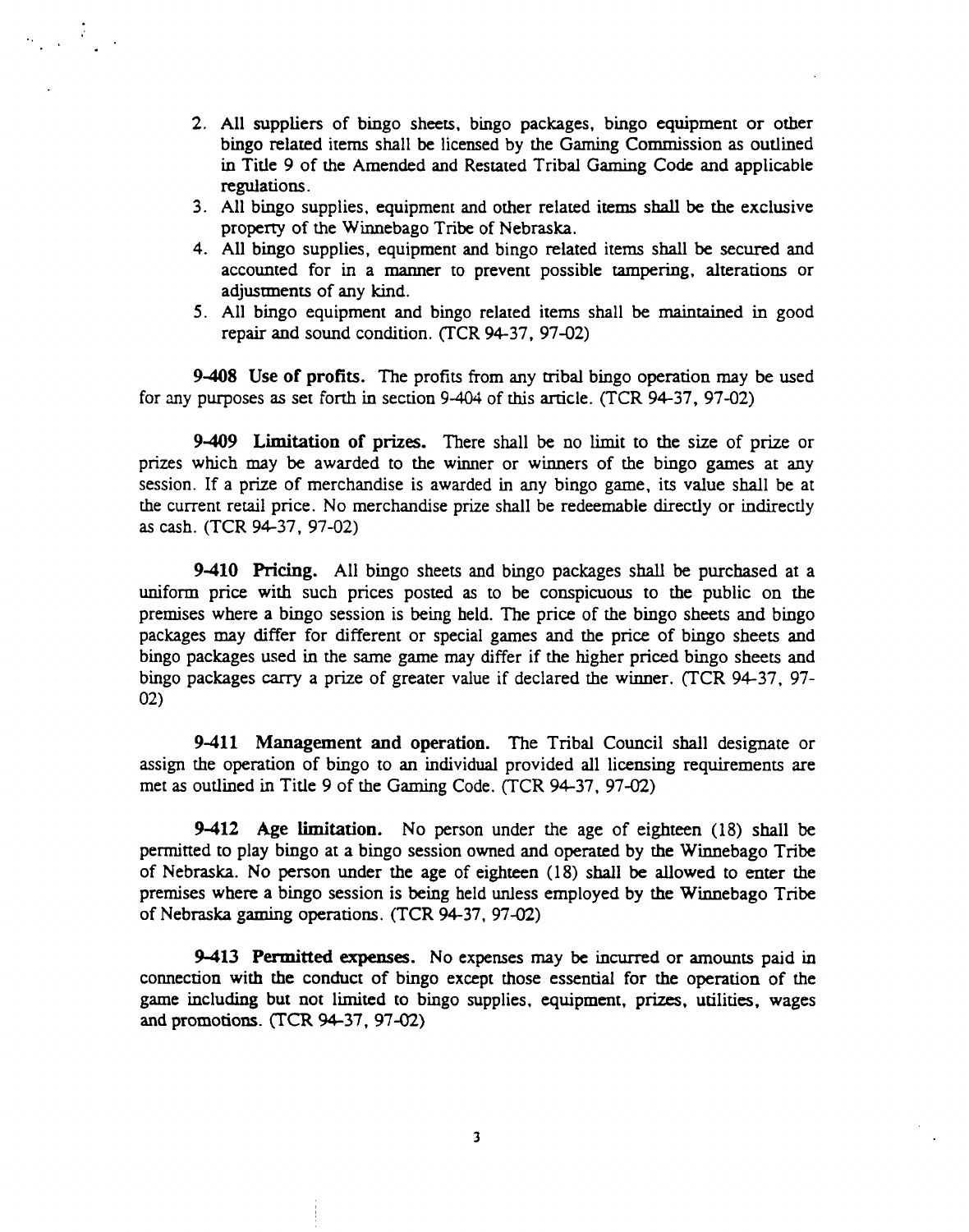**9-414 Alcohol and drugs. As provided for in section 9-405(3), the sale of alcoholic beverages shall not be allowed except in cases where special events are being held and provided applicable state and federal licensing requirements are followed and current. Any person found under the influence of illegal drugs or in possession of drug paraphernalia shall be denied entrance to the bingo facility andlor removed from the premises. (TCR 94-37, 97-02)**

**9-415 Winners and prizes. All winners shall be paid in cash or when appropriate, by check. No merchandise prize shall be redeemable for cash as outlined in section 9-409. Any person who wins <sup>a</sup> prize over \$1,200.00 must complete the applicable tax forms as are required by the Internal Revenue Code. (TCR 94-37, 97-02)**

**9-416 Advertisement. Bingo may be advertised and promoted in any media or medium available provided such advertisement in not contrary to any thbal, state or federal law. (TCR 94-37, 97-02)**

**9-417 Sale of supplies and refreshments. No person shall sell any merchandise, food or refreshments on the premises where bingo is conducted unless authorized by the Tribal Council and licensed by the Gaming Commission. (TCR 94- 37, 97-02)**

**9-418 Accounting of bingo sheets and packages. The individual designated by the Tribal Council shall keep an accurate count of the number of bingo packages, extra sheets of regular, specials, and jackpot games which are sold for each bingo session. The required information outlined in this section shall be made available at the close of the bingo session or at any reasonable time thereafter for inspection by members of the Tribal Council and the Gaming Commission. (TCR 94-37, 97-02)**

#### **9-419 Methods of play.**

 $\mathcal{L}_{\text{max}} = \frac{1}{2} \sum_{i=1}^{2} \frac{1}{i}$ 

- **1. Each bingo game shall be conducted so that each player has an equal opportunity to win.**
- **2. All seventy-five (75) numbered objects shall be drawn at the beginning of the session for verification and remain in the receptacle as the game/session proceeds, only one (1) object shall be drawn at a time.**
- **3. Each object selected from the seventy-five (75) objects in the receptacle shall be announced to the audience in a clear audible manner.**
- **4. Each object selected from the seventy-five (75) objects in the receptacle shall not be returned to the receptacle until the game is finished and declared game closed.**
- **5. The selection of objects from the receptacle shall be visible to the player.**
- **6. The method of winning and the prize(s) for each game shall be clearly announced before each game commences.**
- **7. The winner(s) of each game shall be verified in <sup>a</sup> manner so that all present may hear.**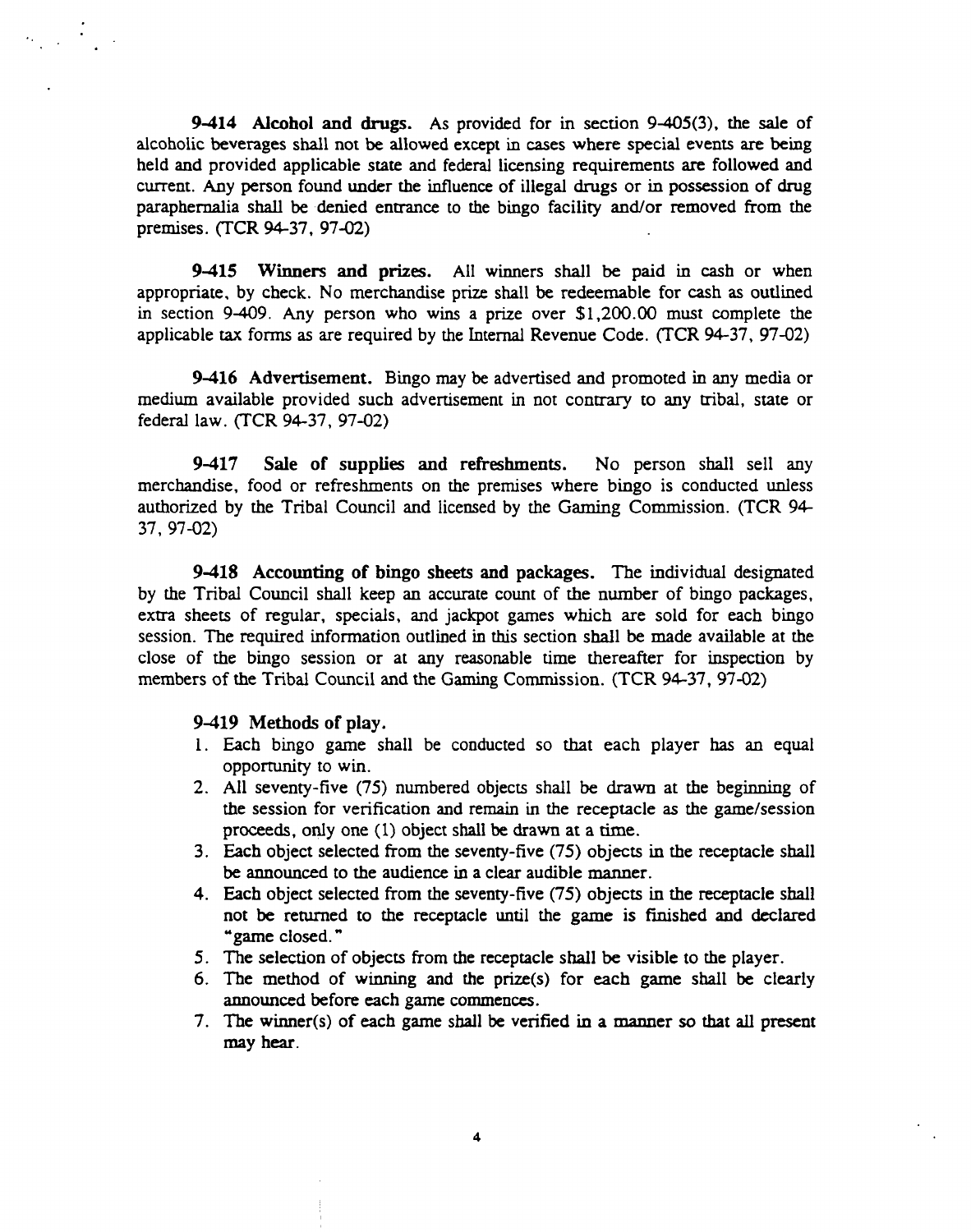- **8. If more than one (1) player is declared a winner, the prize shall be equally divided.**
- **9. If the prize is merchandise, then <sup>a</sup> play-off shall occur between the winners utilizing the remaining objects in the receptacle until a single winner is declared. (TCR 94-37, 97-02)**

**9-420 Bingo caller. Only the bingo employee licensed and designated as the caller may call bingo. (TCR 94-37, 97-02)**

**9-421 Charity night. One night per month may be set aside as <sup>a</sup> charity night. All net proceeds from this night will be placed in the Charity night fund and** allocated to organizations who submit written requests and are approved by the **Winnebago Tribal Council. (TCR 94-37, 97-02)**

#### **9-422 Penalties.**

 $\mathcal{L}_{\text{max}} = \frac{1}{2} \sum_{i=1}^{n} \mathcal{L}_{\text{max}}$ 

- **1. No organization or other person. Indian or non-Indian, shall conduct bingo within the exterior boundaries or jurisdiction of the Winnebago Tribe of Nebraska reservation except as provided in this article.**
- **2. The Tribal Council andlor the gaming Commission may commence an action to recover the amount determined proper for recovery of an alleged violation of this article. (TCR 94-37, 97-02)**

**9-423 Reports and procedures. A monthly financial report shall be submitted to the Tribal Council and the Gaming Commission. The financial report shall contain the following:**

- **1. The time and date of all bingo sessions.**
- **2. The attendance for each bingo session.**
- **3. An itemized statement of the gross receipts from each bingo session.**
- **4. An itemized listing of all expenditures.**
- **5. The statement shall indicate the balance in the bingo account, charity night account and any other account necessary for the bingo operation.**
- **6. The name of the bank and account numbers.**
- **7. The report shall be signed by the individual designated to operate bingo for the Winnebago Tribe of Nebraska. (TCR 94-37, 97-02)**

### **9-424 Bingo account.**

 $\overline{a}$ 

- **I. There shall be one (1) account designated as the bingo account which will be used a regular checking account.**
- **2. All receipts derived from the bingo operation shall be deposited into the bingo account.**
- **3. The gross receipts derived from the conduct of bingo shall not be co-mingled with any other tribal funds.**
- **4. Checks drawn on the bingo account shall require two (2) signatures and may only be for the payment of necessary expenses incurred in the bingo operation including prizes, bingo supplies, bingo equipment and payroll.**